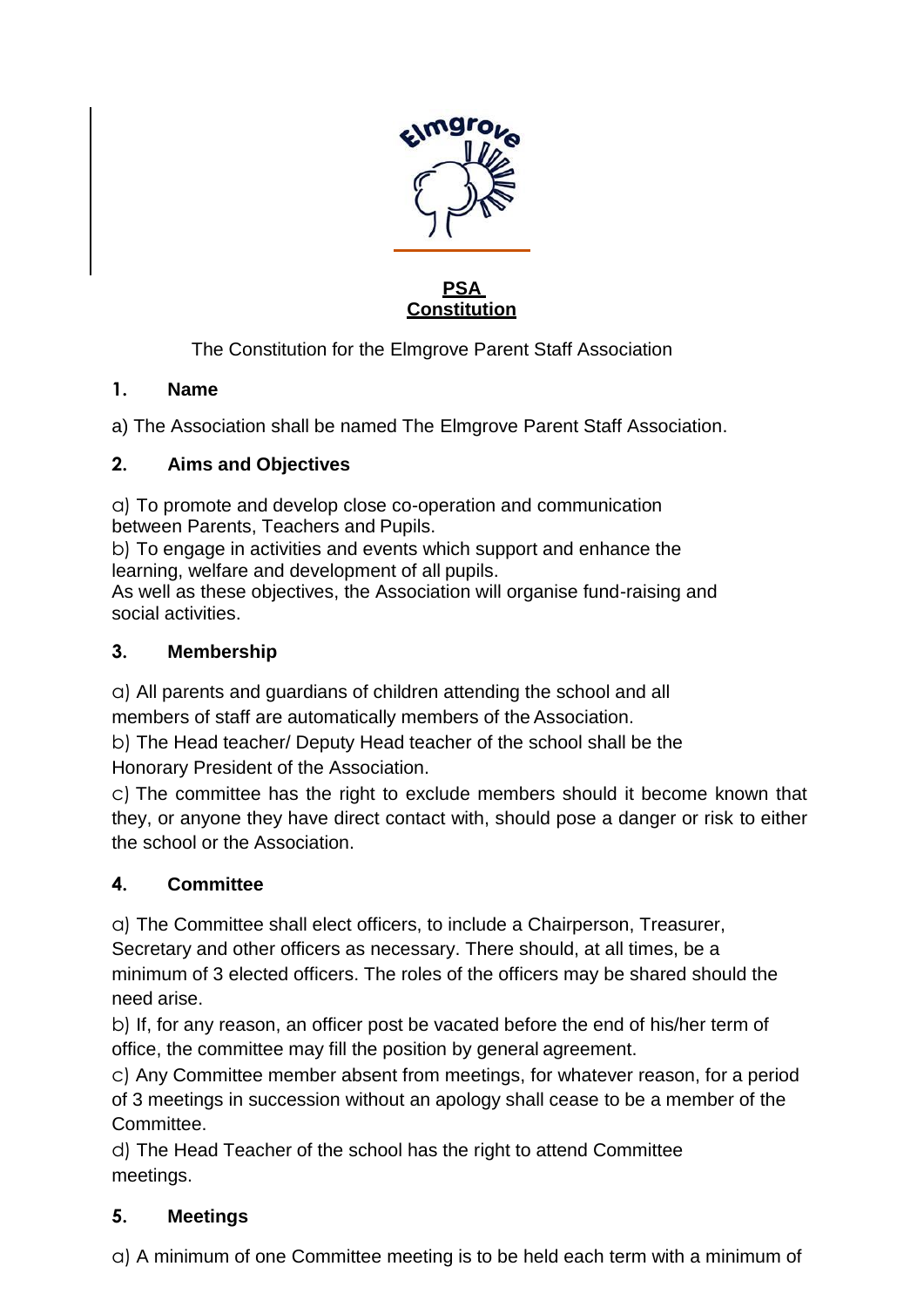4 committee members (to include 2 officers) to be present at every meeting.

b) All Committee members are to have one vote in a Committee vote. The chairperson has the casting vote.

c) The Annual General Meeting (AGM) is to be held in the autumn term of each year.

d) The Committee may appoint others to run specific events or projects. They shall be required to work within a specific budget.

e) Any matter not included in the Constitution shall be discussed and dealt with by the Committee and they shall have the final decision.

f) Special, or Emergency meetings may be called at the discretion of the Officers or at the request of at least 5 Committee members.

## **6. Special Meetings**

a) Notice of at least 7 days must be given to all members of any Special General Meeting.

b) The Association may only be dissolved following a Special General meeting and agreed by at least two- thirds of those present at the meeting.

c) All assets remaining after dissolution must be given to the school for the purpose of benefiting the pupils.

## **7. Finance**

a) The Treasurer shall keep accounts of all income and expenditure and produce a set of financial statements at the Annual General Meeting.

b) The Treasurer will be responsible for all preparation and submission of annual reports, statements, and returns as required by Charity Law.

c) Bank Accounts have to be operated in the name of the Association and withdrawals made on the signature of two named officers of the Association.

d) All money spent shall be at the discretion of the Head Teacher/ Deputy Head Teacher of the school.

e) The property and funds of the Association must only be used for promoting the aims and objectives of the Association.

f) Members of the Association shall not receive payment for their services but shall be reimbursed for expenses incurred by the Association with the production of receipts.

# **8. General**

a) Any changes or adaptation of the Constitution must be made at an Annual General Meeting or Emergency General Meeting called specifically for that purpose. Any changes must be agreed by at least two-thirds of those present.

b) All members of the Association should conduct themselves as professional,